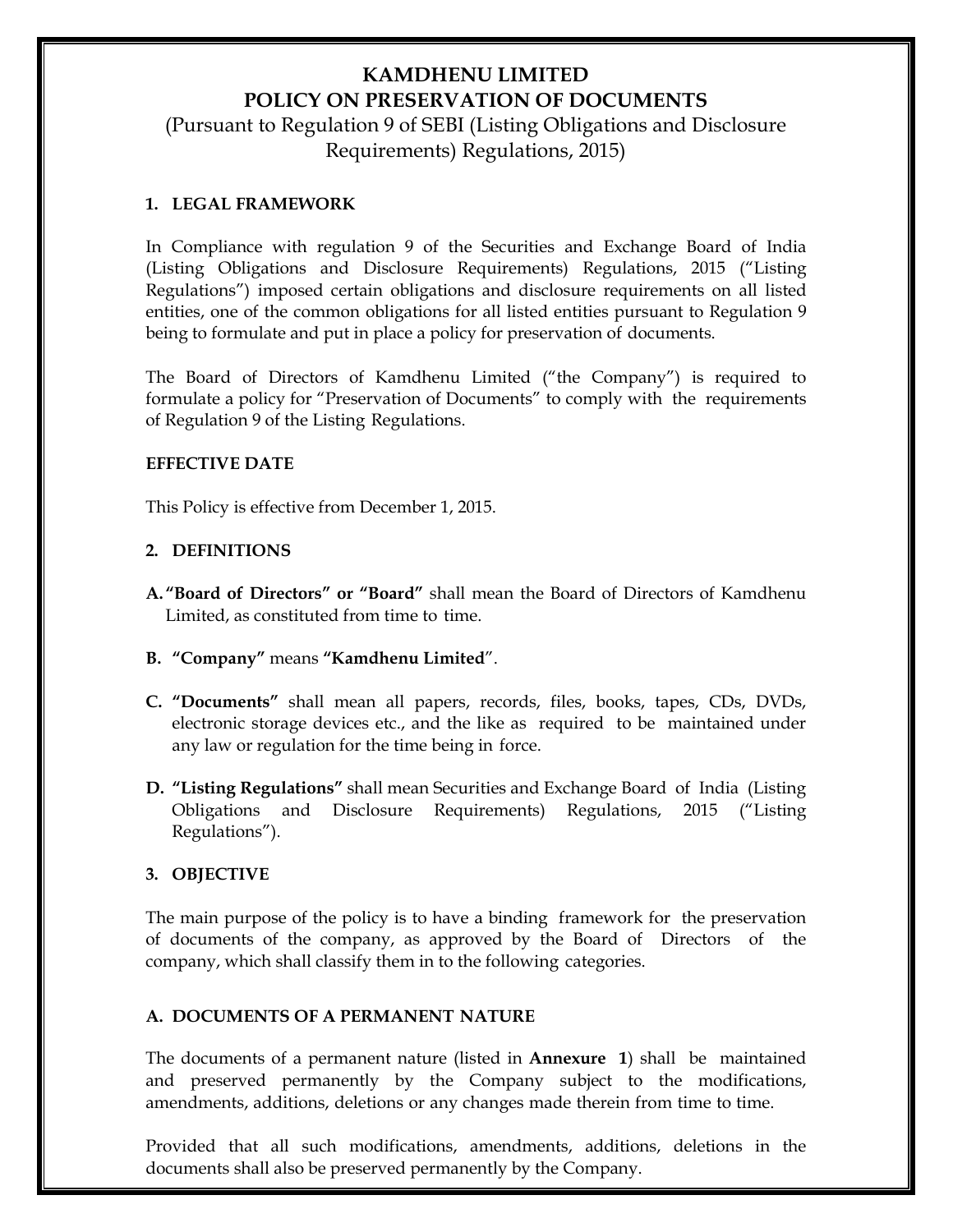### **B. DOCUMENTS TO BE MAINTAINED AND PRESERVED FOR A SPECIFIED TIME PERIOD**

The documents to be maintained and preserved for a specified time period after completion of the relevant transactions (listed in **Annexure-2)** shall be preserved by the Company for the term not less than eight years after completion of the relevant transactions subject to the modifications, amendments, additions, deletions or any changes made therein from time to time.

Provided that all such modifications, amendments, additions or deletions in the documents shall also be preserved for a term not less than eight years.

Provided further that the Company may keep the documents as specified above in an electronic mode.

## **4. ROLES & RESPONSIBILITIES**

The respective Departmental Heads of the Company shall be responsible for maintenance, preservation of documents in respect of the areas of operations falling under the charge of each of them, in terms of this policy.

## **5. PERIODICAL REVIEW OF THE POLICY.**

The policy will be reviewed periodically by the Management and amendment(s), if any to the same will be done subject to the approval of the Board of Directors.

## **6. RECORD APPRAISAL**

The Company shall at regular intervals carry out the appraisal of the records. The purpose of the appraisal process shall be to ensure that the records are examined at the appropriate time to determine (i) whether they need to be retained for a longer period as they are still in use; or (ii) whether they should be destroyed. The appraisal of records shall be undertaken only after the approval of the concerned Department Head of the Company to whom the concerned Records belongs.

## **7. GENERAL**

Notwithstanding anything contained in this policy, the Company shall ensure compliance with any additional requirements as may be prescribed under any laws/regulations either existing or arising out of any amendment to such laws/regulations or otherwise and applicable to the Company, from time to time.

## **8. DESTRUCTION OF DOCUMENTS**

After the expiry of the statutory retention period, the preserved documents may be destroyed in such mode under any instructions approved by the Board of Directors of the Company. A register of the Documents disposed/ destroyed shall also be maintained. It shall state the brief particulars of the documents destroyed, date of disposal/destruction and the mode of destruction. The entries in the register shall be authenticated by the authorised person by the Board.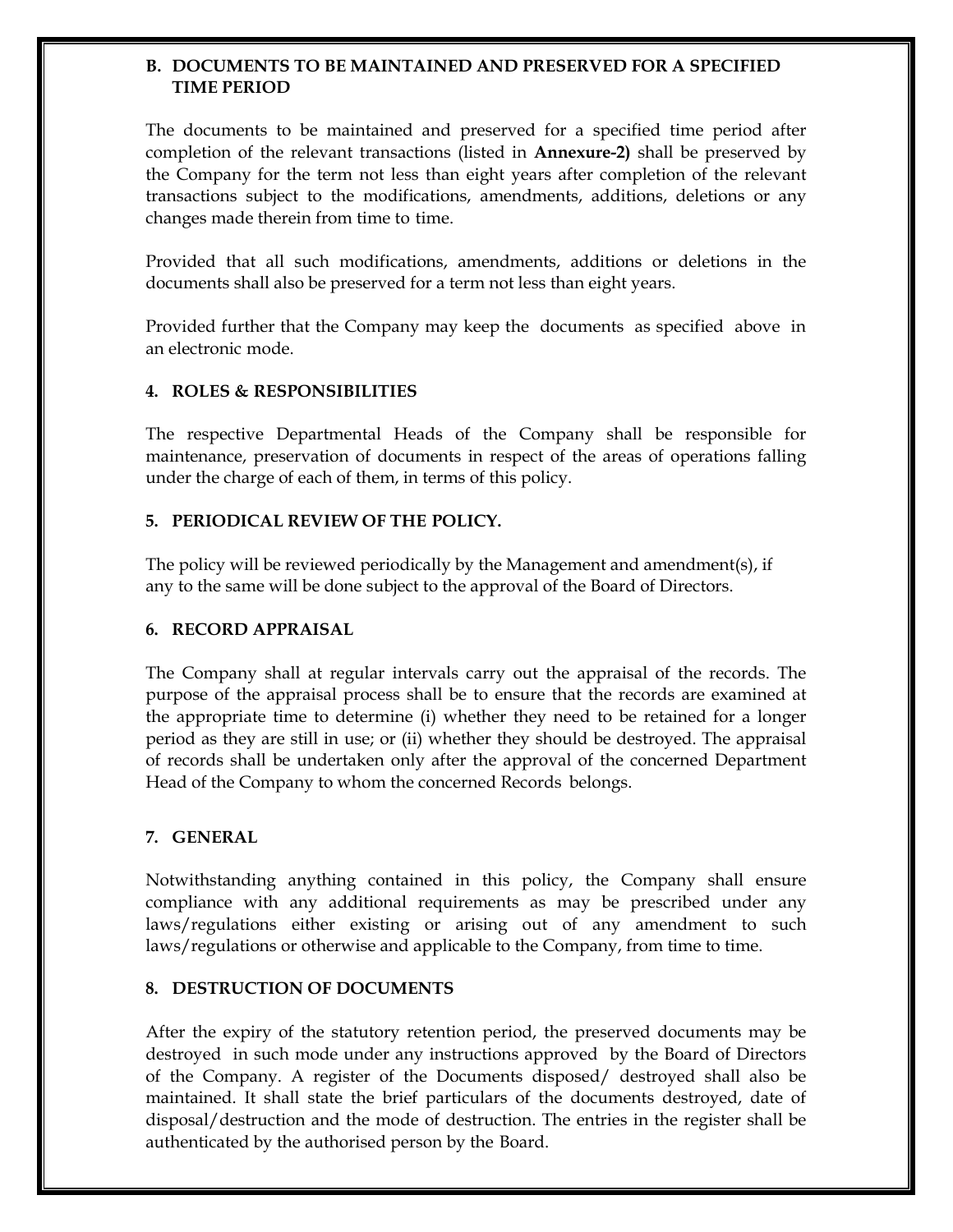This applies to both Physical and Electronic Documents.

## **9. COMMUNICATION AND DISSEMINATION OF THE POLICY**

For all new Employees, a copy of this policy shall be handed over as a part of the joining documentation. For all existing Employees and Directors, a copy of this policy shall be posted on the intranet and the web-site of the Company.

## **10. AMENDMENTS**

The Board may amend, modify or revise any or all clauses of this Policy in accordance with the applicable provisions of the Listing Regulations and amendment(s) thereto notified by the Securities and Exchange Board of India and/or Stock Exchanges, from time to time. However, amendments in the Listing Regulations shall be binding even if not incorporated in this Policy.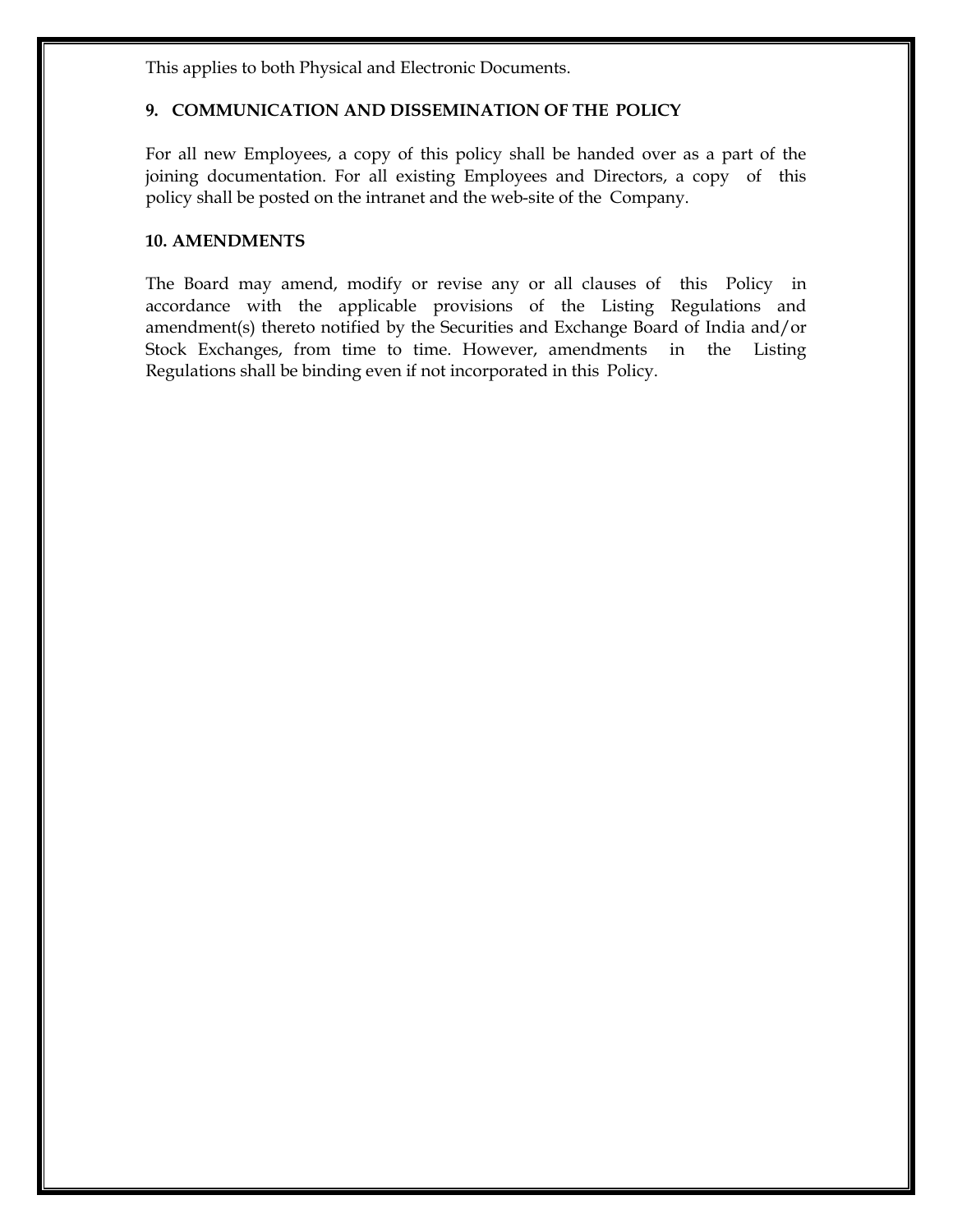## **ANNEXURE 1**

# **Documents whose preservation shall be permanent in nature:**

| <b>Sl. No.</b> | <b>Nature of Document(s)</b>                                                                                                               |
|----------------|--------------------------------------------------------------------------------------------------------------------------------------------|
| 01             | Certificates of Incorporation/ Certificates/ Licenses obtained from any                                                                    |
|                | statutory authority                                                                                                                        |
| 02             | Certificate for commencement of Business                                                                                                   |
| 03             | Memorandum of Association and Articles of Association as originally                                                                        |
|                | filed and updated from time to time                                                                                                        |
| 04             | Agreements made by the Company with Stock Exchanges,                                                                                       |
|                | Depositories etc.                                                                                                                          |
| 05             | Statutory Registers required under applicable laws                                                                                         |
| 06             | Audited financial statements                                                                                                               |
| 07             | Minutes of General Meeting                                                                                                                 |
| 08             | Minutes of Board Meeting                                                                                                                   |
| 09             | Minutes of various Committee Meetings                                                                                                      |
| 10             | Material Agreements/Contracts                                                                                                              |
| 11             | Orders issued by Courts/Statutory bodies                                                                                                   |
| 12             | Investment Documents/proofs including certificates etc.                                                                                    |
| 13             | Any other document as may be required to maintain permanently in<br>terms of applicable law(s), maintained and preserved from time to time |